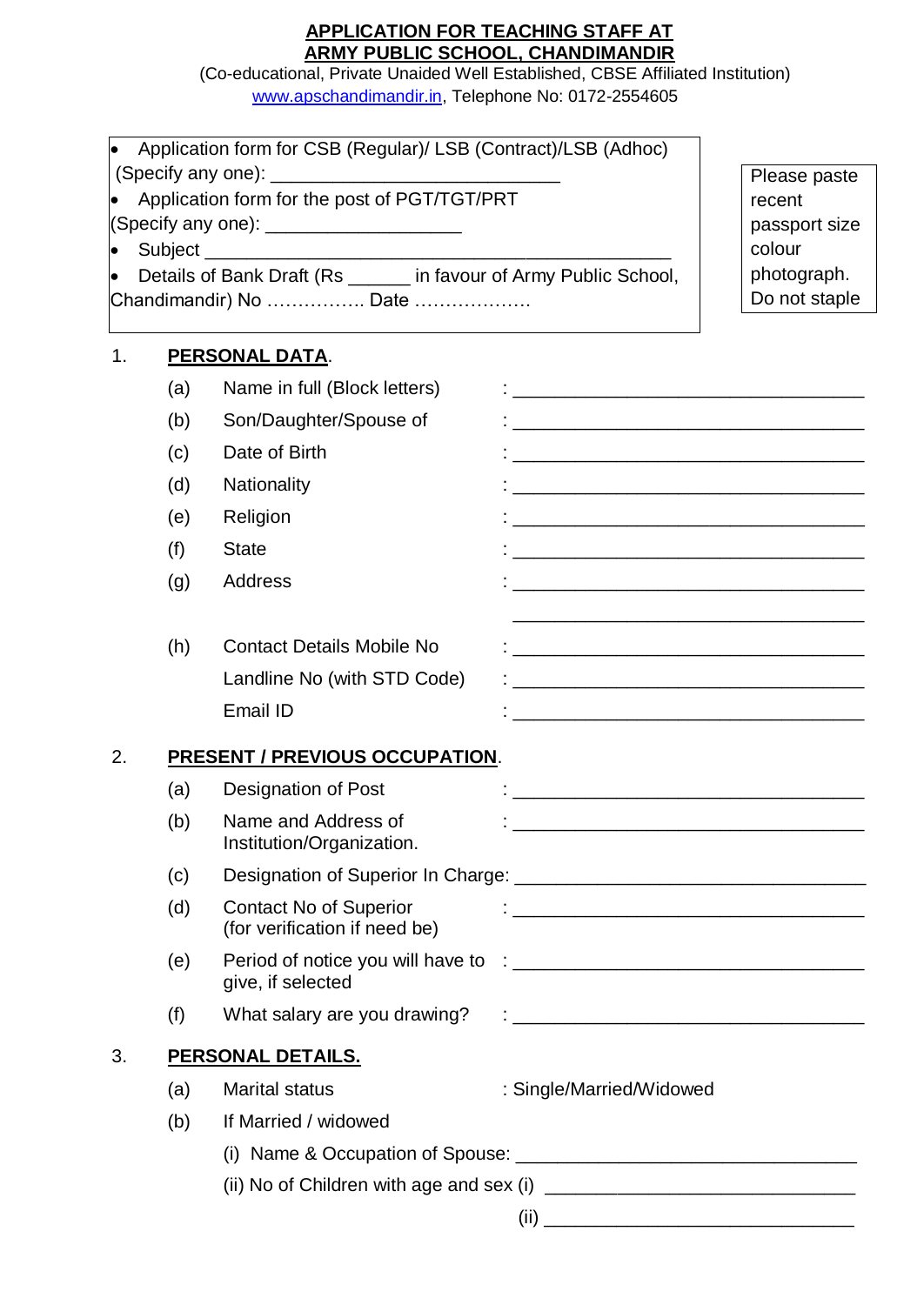4. **EDUCATIONAL QUALIFICATIONS**: Give particulars of all exams from Matriculation onwards (You may attach a separate sheet if necessary),

| <b>Examination</b> | Name of Board/<br><b>University</b> | Year of<br><b>Passing</b> | <b>Subjects Taken</b> | Percentage<br>(%age) |
|--------------------|-------------------------------------|---------------------------|-----------------------|----------------------|
|                    |                                     |                           |                       |                      |
|                    |                                     |                           |                       |                      |
|                    |                                     |                           |                       |                      |
|                    |                                     |                           |                       |                      |
|                    |                                     |                           |                       |                      |
|                    |                                     |                           |                       |                      |
|                    |                                     |                           |                       |                      |

#### **Graduation / Post Graduation through Correspondence or Regular: \_\_\_\_\_\_\_\_\_\_\_\_\_\_**

- 5. (a) If cleared CSB, give details (Appointment , Year of passing, Score Card No and Score) \_\_\_\_\_\_\_\_\_\_\_\_\_\_\_\_\_\_\_\_\_\_\_\_\_\_\_\_\_\_\_\_\_\_\_\_\_\_\_\_\_\_\_\_\_\_\_\_\_\_\_\_\_\_\_\_\_\_\_\_\_
	- (b) If CTET/TET (Primary / Elementary) qualified, give score:
- 6. Classes you would prefer to teach with subjects:
	- (a) Classes \_\_\_\_\_\_\_\_\_\_\_\_\_\_\_\_\_\_\_\_\_\_\_\_\_\_\_\_\_ (b) Subjects \_\_\_\_\_\_\_\_\_\_\_\_\_\_\_\_\_\_\_\_\_\_\_\_\_
- 7. Training in NCC/Scouts & Guides/Music/Art/Dramatics/NSS or other such activities. Give rank, status / proficiency achieved: \_\_\_\_\_\_\_\_\_\_\_\_\_\_\_\_\_\_\_\_\_\_\_\_\_\_\_\_\_\_\_\_\_\_\_
- 8. Merit Scholarship won ? Give details \_\_\_\_\_\_\_\_\_\_
- 9. Languages you can read, write and speak fluently:
	- (a)  $(b)$  (c)
- 10. Any books/articles written ? Give details: \_\_\_\_\_\_\_\_\_\_\_\_\_\_\_\_\_\_\_\_\_\_\_\_\_\_\_\_\_\_\_\_\_

#### 11. **EXPERIENCE**:

Fill the particulars in chronological order starting with your first appointment. If necessary, attach a separate sheet.

\_\_\_\_\_\_\_\_\_\_\_\_\_\_\_\_\_\_\_\_\_\_\_\_\_\_\_\_\_\_\_\_\_\_\_\_\_\_\_\_\_\_\_\_\_\_\_\_\_\_\_\_\_\_\_\_\_\_\_\_\_\_\_\_\_\_\_

| <b>Appointment</b><br>Held | <b>Experience (Exact</b><br>dates to be indicated) |    | <b>School / College</b> | <b>Subject Taught</b> | <b>Classes</b><br><b>Taught</b> | <b>Class</b><br><b>Str</b> | <b>Total</b><br>Exp in |
|----------------------------|----------------------------------------------------|----|-------------------------|-----------------------|---------------------------------|----------------------------|------------------------|
|                            | <b>From</b>                                        | To |                         |                       |                                 |                            | Years                  |
|                            |                                                    |    |                         |                       |                                 |                            |                        |
|                            |                                                    |    |                         |                       |                                 |                            |                        |
|                            |                                                    |    |                         |                       |                                 |                            |                        |
|                            |                                                    |    |                         |                       |                                 |                            |                        |
|                            |                                                    |    |                         |                       |                                 |                            |                        |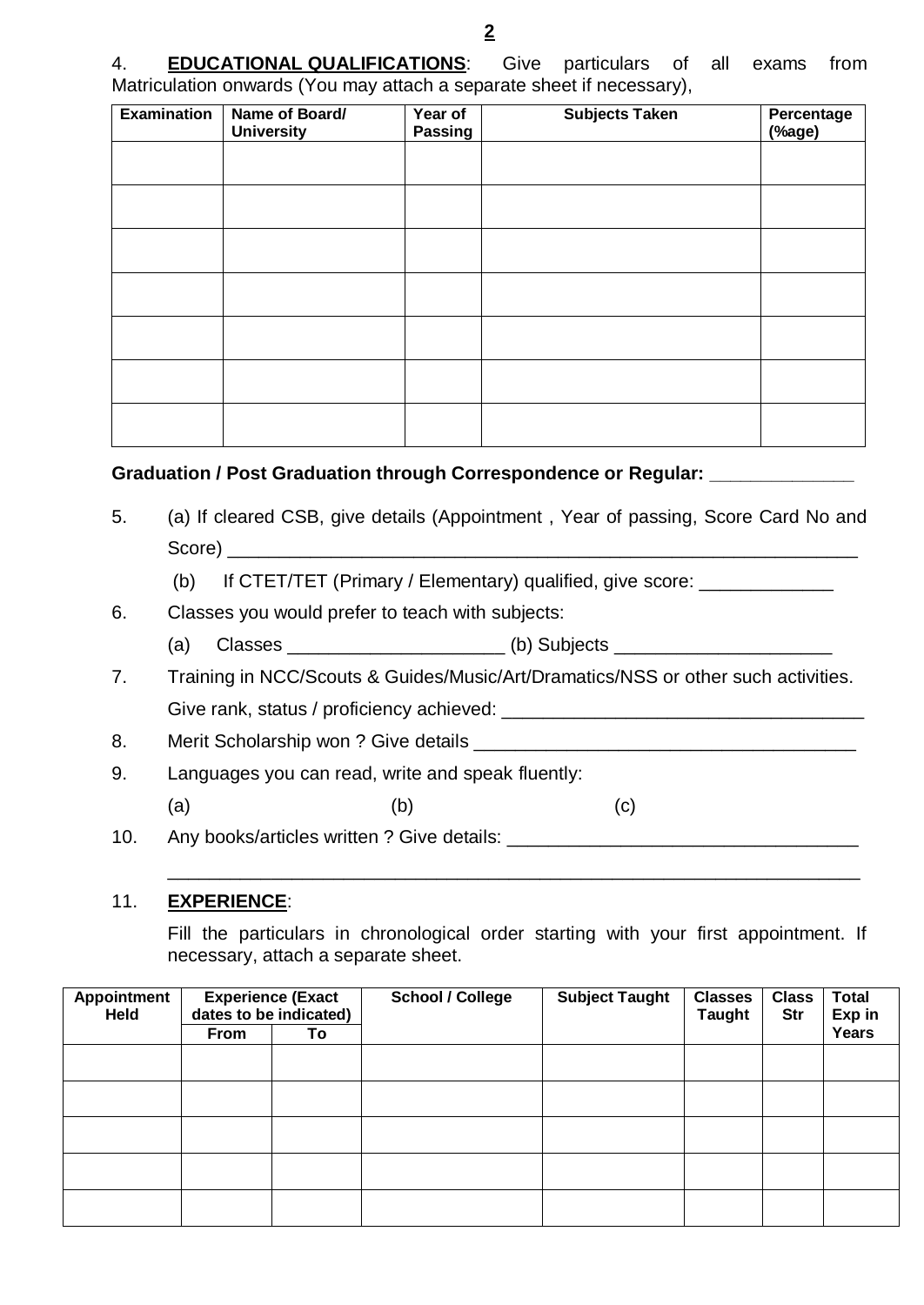| <b>Experience (Exact</b><br><b>Appointment</b><br>dates to be indicated) |     | <b>School / College</b> | <b>Subject Taught</b> | <b>Classes</b><br><b>Taught</b>           | <b>Class</b><br>Str                                                      | <b>Total</b><br>Exp in |
|--------------------------------------------------------------------------|-----|-------------------------|-----------------------|-------------------------------------------|--------------------------------------------------------------------------|------------------------|
| <b>From</b>                                                              | To  |                         |                       |                                           |                                                                          | Years                  |
|                                                                          |     |                         |                       |                                           |                                                                          |                        |
|                                                                          |     |                         |                       |                                           |                                                                          |                        |
|                                                                          |     |                         |                       |                                           |                                                                          |                        |
|                                                                          |     |                         |                       |                                           |                                                                          |                        |
|                                                                          |     |                         |                       |                                           |                                                                          |                        |
|                                                                          |     |                         |                       |                                           |                                                                          |                        |
|                                                                          |     |                         |                       |                                           |                                                                          |                        |
| <b>APTITUDE.</b>                                                         |     |                         |                       |                                           |                                                                          |                        |
|                                                                          | (a) |                         |                       | Subject(s) which you enjoy teaching most? | Include any other post held which is relevant to the field of Education. |                        |

(b) Other area (Cultural activities): \_\_\_\_\_\_\_\_\_\_

### 13. (a) Can you take Indoor/Outdoor games with boys and girls?

- (i) Indoor Boys: \_\_\_\_\_\_\_\_\_\_\_\_\_\_\_\_ Outdoor Boys: \_\_\_\_\_\_\_\_\_\_\_\_\_\_\_\_\_
- (ii) Indoor Girls: \_\_\_\_\_\_\_\_\_\_\_\_\_\_\_\_ Outdoor Girls: \_\_\_\_\_\_\_\_\_\_\_\_\_\_\_\_\_\_

# (b) Which major games do you play?  $\frac{1}{2}$  [100] Which major games do you play?

#### 14. **HEALTH**.

- (a) What kind of health do you keep?
- (b) Do you need any medical treatment/assistance for the disease, you are suffering from

\_\_\_\_\_\_\_\_\_\_\_\_\_\_\_\_\_\_\_\_\_\_\_\_\_\_\_\_\_\_\_\_\_\_\_\_\_\_\_\_\_\_\_\_\_\_\_\_\_\_\_\_\_\_\_\_\_\_\_\_\_\_\_\_\_\_\_.

\_\_\_\_\_\_\_\_\_\_\_\_\_\_\_\_\_\_\_\_\_\_\_\_\_\_\_\_\_\_\_\_\_\_\_\_\_\_\_\_\_\_\_\_\_\_\_\_\_\_\_\_\_\_\_\_\_\_\_\_\_\_\_\_\_\_\_

\_\_\_\_\_\_\_\_\_\_\_\_\_\_\_\_\_\_\_\_\_\_\_\_\_\_\_\_\_\_\_\_\_\_\_\_\_\_\_\_\_\_\_\_\_\_\_\_\_\_\_\_\_\_\_\_\_\_\_\_\_\_\_\_\_\_\_

(c) Are you differently abled? Give details: \_\_\_\_\_\_\_\_\_\_\_\_\_\_\_\_\_\_\_\_\_\_\_\_\_\_\_\_\_\_\_\_\_\_\_

# 15. **CO-CURRICULAR ACTIVITIES/GAMES AND SPORTS**.

(a) What Co-curricular activities can you teach ? \_\_\_\_\_\_\_\_\_\_\_\_\_\_\_\_\_\_\_\_\_\_\_\_\_\_\_\_\_\_

# 16. **COMPUTER KNOWLEDGE (Separate sheet can be attached).**

- (a) Have you done any degree/diploma in computer ? Give details: \_\_\_\_\_\_\_\_\_\_\_\_\_\_\_
- (b) Any experience in handling Technology Aided Learning:
- (c) Do you own a personal Laptop?  $\frac{1}{2}$  [200] Do you own a personal Laptop?  $\frac{1}{2}$  [200]  $\frac{1}{2}$  [200]  $\frac{1}{2}$  [200]  $\frac{1}{2}$  [200]  $\frac{1}{2}$  [200]  $\frac{1}{2}$  [200]  $\frac{1}{2}$  [200]  $\frac{1}{2}$  [200]  $\frac{1}{2}$  [20
- (d) Your knowledge of computer hardware \_\_\_\_\_\_\_\_\_\_\_\_\_\_\_\_\_\_\_\_\_\_\_\_\_\_\_\_\_\_

# 17. **OTHER ACTIVITIES**

- (a) In answering please indicate personal characteristics, interests & aspirations you have, which will be valuable to this institution.
	- $(i)$   $\qquad \qquad$ (ii) \_\_\_\_\_\_\_\_\_\_\_\_\_\_\_\_\_\_\_\_\_\_\_\_\_\_\_\_\_\_\_\_\_\_\_\_\_\_\_\_\_\_\_\_\_\_\_\_\_\_\_\_\_\_\_\_\_\_\_
		-